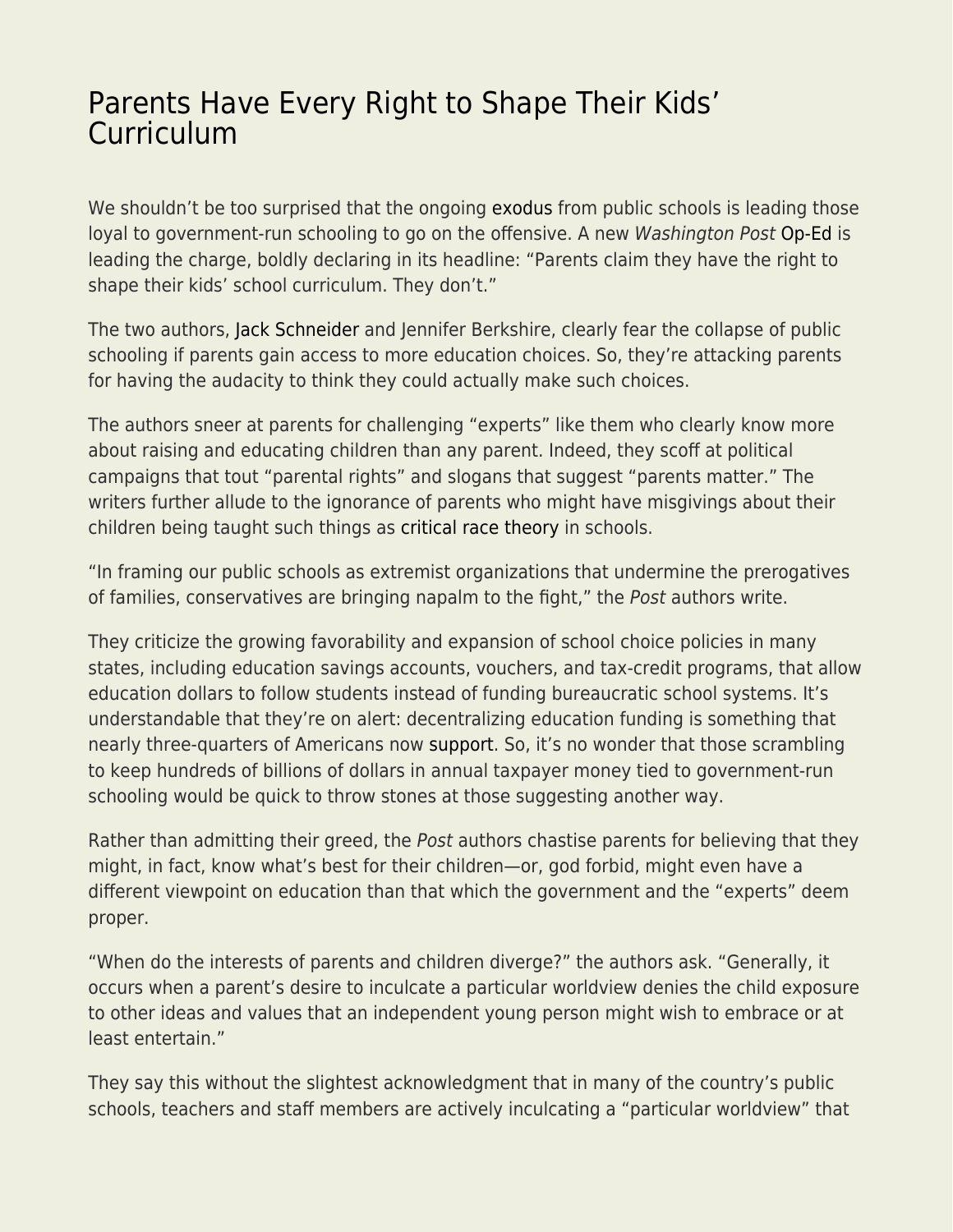excludes recognition of "other ideas and values," especially those on the political right. It was ideological inculcation that led a Nevada mother to [sue](https://www.reviewjournal.com/local/education/charter-school-awaits-critical-race-theory-lawsuit-ruling-2410479/) her mixed-race son's school over its critical race theory curriculum that elevated racial identity over individuality. It was also this type of left-leaning indoctrination that led a Rhode Island mother, Nicole Solas, to seek access to public records regarding the curriculum her public elementary school child was receiving.

"I was also told that they refrain from using gendered terminology in general terms of antiracism," Solas [told](https://www.foxnews.com/media/rhode-island-mother-lawsuit-critical-race-theory-requests) Fox & Friends in June.

"I was told that kids in kindergarten are asked what could have been done differently at Thanksgiving, and this struck me as a way to shame children for their American heritage," she said.

The Rhode Island teachers union was so angered by this mother's request for curriculum transparency that they filed a [lawsuit](https://www.foxnews.com/us/teachers-union-sues-rhode-island-mom-critical-race-theory) against her in August.

The Post article comes on the heels of one of the largest drops in US public school enrollment in modern history. Catalyzed by the coronavirus response that shuttered most schools last year, the homeschooling rate [tripled](https://fee.org/articles/us-census-homeschooling-triples-diversifies-during-pandemic-response/) from its pre-pandemic levels to over 11 percent of US schoolchildren. Black homeschooling families led the way, experiencing a [five-fold increase](https://www.census.gov/library/stories/2021/03/homeschooling-on-the-rise-during-covid-19-pandemic.html) in homeschooling numbers in 2020. Other families fled public schools for private schooling or delayed early school entry for their young children.

Despite schools being open this fall for full-time, in-person learning, the public school enrollment decline [continues.](https://fee.org/articles/cities-lead-the-way-in-another-massive-fall-exodus-from-us-public-schools/) Los Angeles Public Schools, for example, lost 4.76 percent of their student population last year and lost 6 percent this year. Homeschooling remains [popular](https://fee.org/articles/how-high-will-homeschooling-numbers-go/) throughout the country this fall, and some private schools report ongoing enrollment [increases](https://www.wbez.org/stories/cps-enrollment-nosedives-again/4f1293b1-f190-486f-ac47-dbaaaa8d88c1).

The large number of families who have fled public schools for private education options over the past 18 months reveals that parents are more empowered than ever to find the best educational fit for their children.

They are no longer satisfied with assignments. Parents want choices. The Post authors decry these choices, saying that "conservatives" want "a privatized system — one in which families, not taxpayers, would bear the cost of education, and governance would happen through the free market rather than democratic politics."

The free market expands choices in education—offering variety, personalization, and entrepreneur-led innovation—just as it does in all other sectors of the economy. Families have diverse needs and preferences, and one-size-fits-all, government-run schooling doesn't meet all of those needs or satisfy all of those preferences.